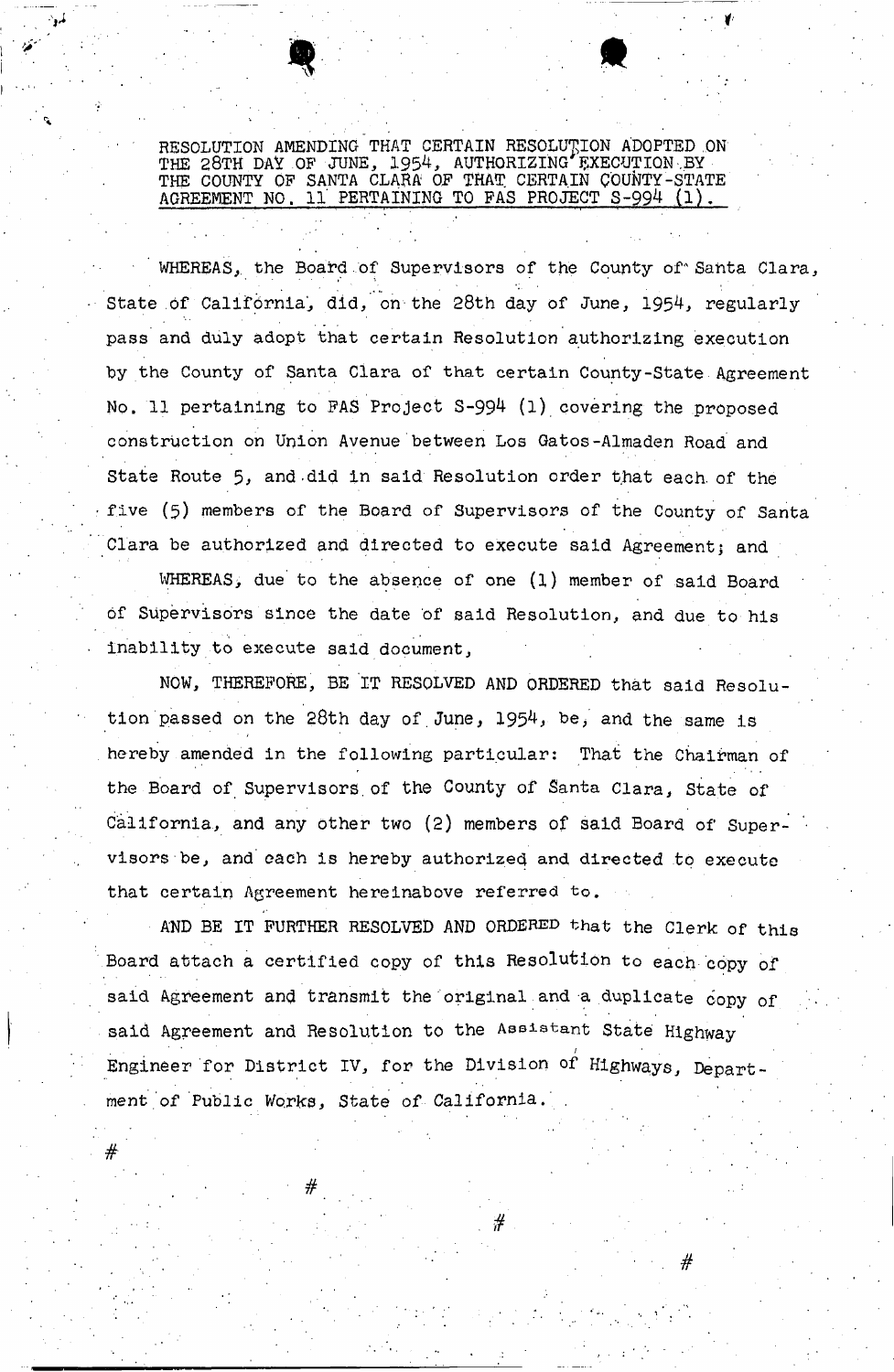PASSED AND ADOPTED by the Board of Supervisors of the County  $\sim 0.1$ of Santa Clara, State of California, this 12th day of July, 1954, by the following vote:

 $\mathcal{L}_1$  , ...  $\mathcal{L}_2$  , ...  $\mathcal{L}_3$  , ...  $\mathcal{L}_4$  , ...  $\mathcal{L}_5$  , ...  $\mathcal{L}_6$  , ...  $\mathcal{L}_7$  , ...  $\mathcal{L}_8$  , ...,  $\mathcal{L}_7$  , ...,  $\mathcal{L}_8$  , ...,  $\mathcal{L}_7$  , ...,  $\mathcal{L}_8$  , ...,  $\mathcal{L}_9$  , ...,  $\mathcal{L}_$ 

AYES: Supervisors, Brown, DellaMaggiore, Gaspar, McKinnon NOES: Supervisors, None

ABSENT: Supervisors, Levin

Chairman of the Board of Supervisors

*jf* 

ATTEST; RICHARD OLSON

Clerk.of the Board of Supervisors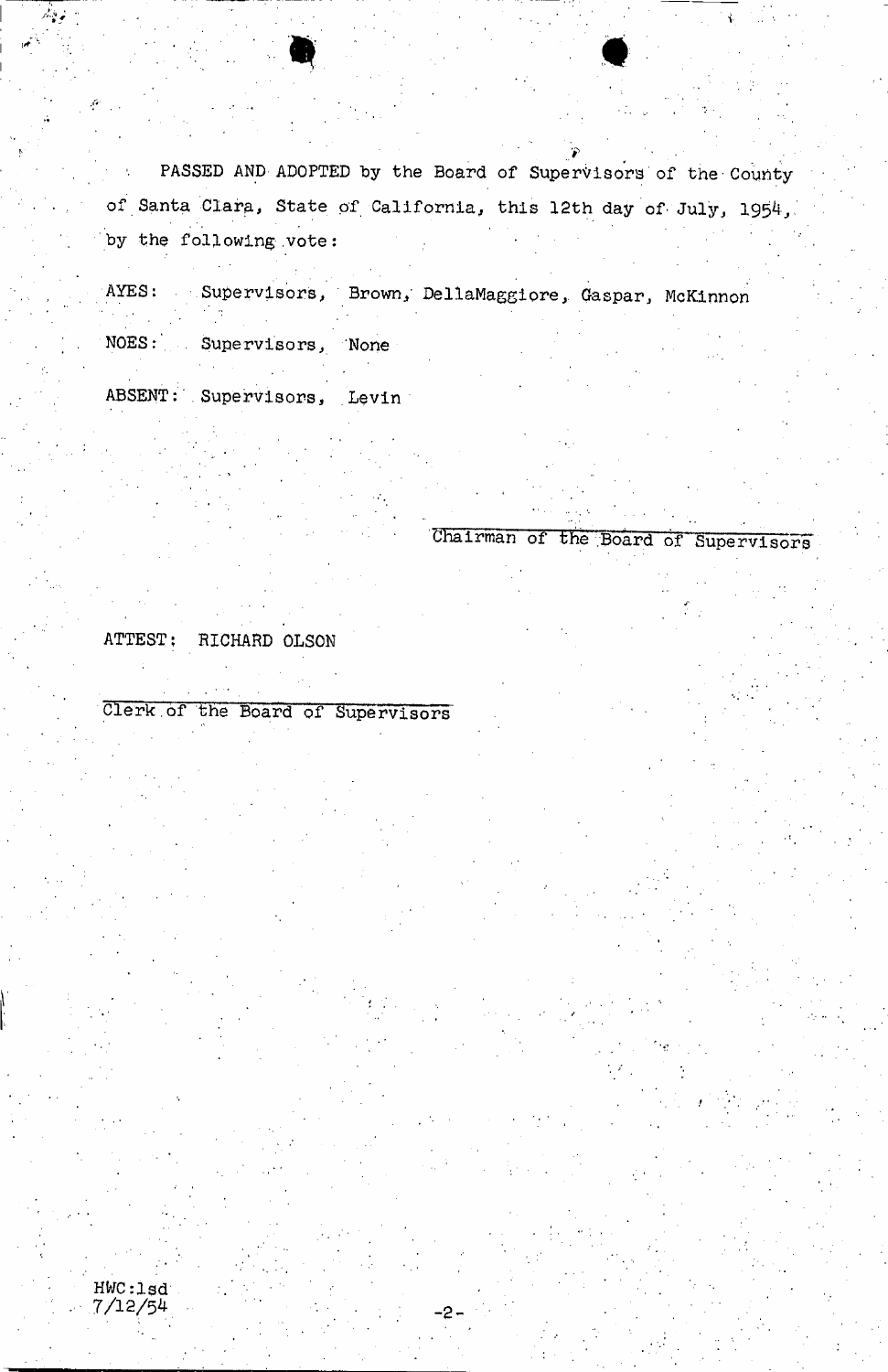STATE OF CALIFORNIA DEPARTMENT OF PUBLIC WORKS

**DIVISIO N O F HIGHWAY S** 

DISTRICT IV **150 OAK STREET** SAN FRANCISCO 2. CALIFORNIA **UN DERHILL 3-0222** 

ADDRESS ALL COMMUNICATIONS TO P. O. BOX 3366, RINCON ANNEX SAN FRANCISCO 10

June 25, 1954

PLEASE REFER TO FILE NO.

 $IV-SC1-S-994(1)$ Union Avenue

Mr. Leonard Bushnell Road Commissioner Santa Clara County First and Eosa Streets San Jose, California

Dear Mr. Bushnell:

Attached, in triplicate, for execution by the County of Santa Clara, is County-State Agreement No. 11, covering the construction proposed on Union Avenue, between Los Gatos-Almaden Eoad and State Route  $5$ , FAS Project S-994(1), in Santa Clara County.

Please have the County Board of Supervisors execute this agreement and return the original and duplicate copy to this<br>office for further handling office for further handling.

The third copy may be retained by the County for reference until a completely executed copy is returned to you. The County will insert the date of execution. Your attention is called to the fact that a certified copy of the Boards' resolution authorizing its chairman or other member to execute the agreement must be attached to each copy of the agreement. Even though all five members sign the agreement a certified resolution showing official board action is required.

As you know, it will be necessary that this agreement be executed before we can actually advertise the project.

When returning the executed agreement please inform us how much of the construction engineering should be set up to be performed by the State in order that funds can be provided for in the construction engineering work order upon bid opening. Counties which perform their own engineering sometime deposit all of the construction engineering funds and bill the project in order to keep their books as they want them. Other Counties prefer not to deposit more than is necessary to pay for construction engineering to be performed by the State since it is possible to collect Federal Aid funds on the participating portion of their construction engineering by submitting detailed statements upon completion.

The attached tabulation indicates the status of funds available to Santa Clara County for the completion of financing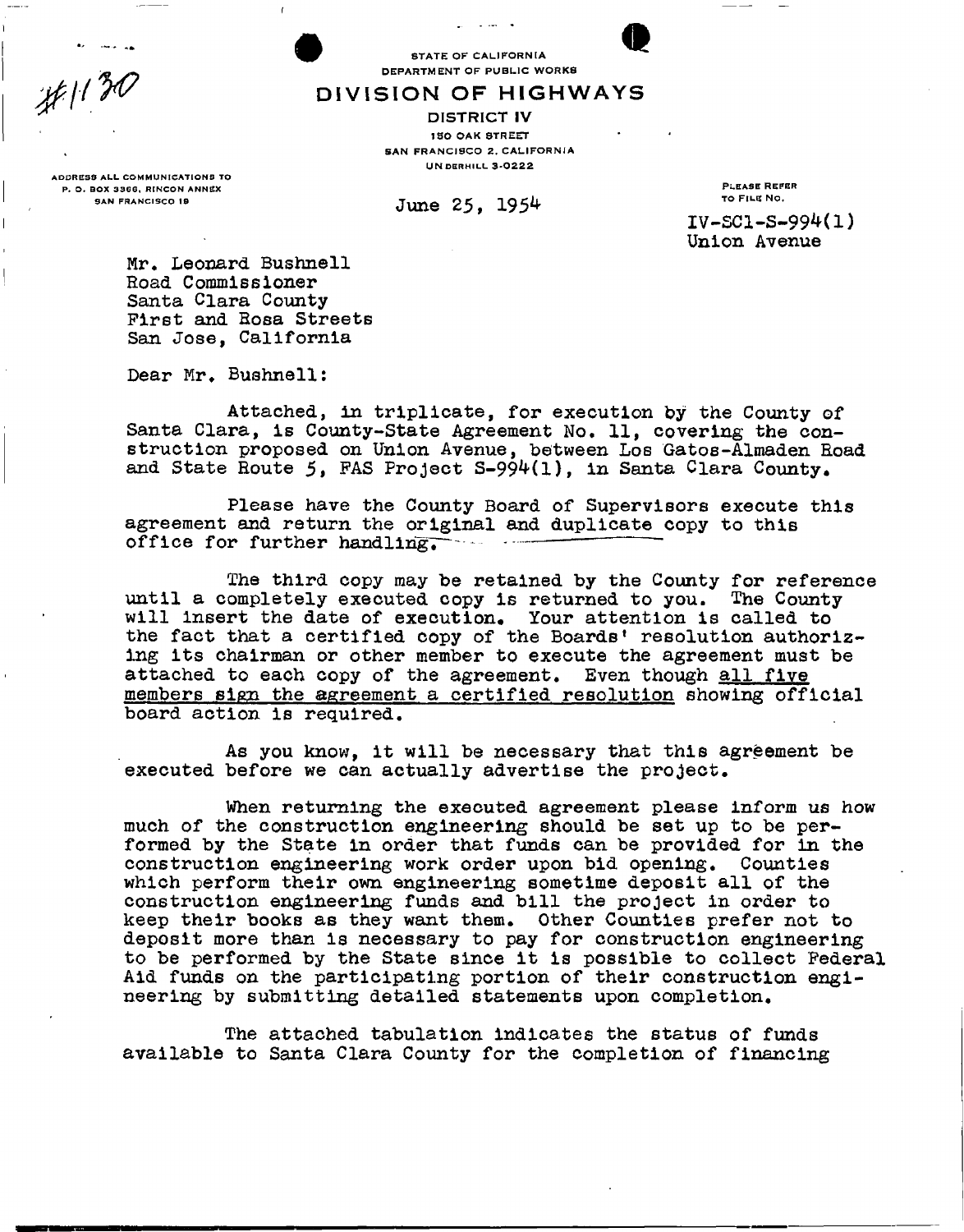Mr. Leonard Bushnell  $-2 -1$  June 25, 1954

of this project.

Your cooperating in this matter will be appreciated.

Yours very truly,

B. W. Booker Assistant State Highway Engineer

 $By$ 

Jóhn J. Fléming Assistant City and County Cooperative Projects Engineer

Attach

 $\mathbf{I}$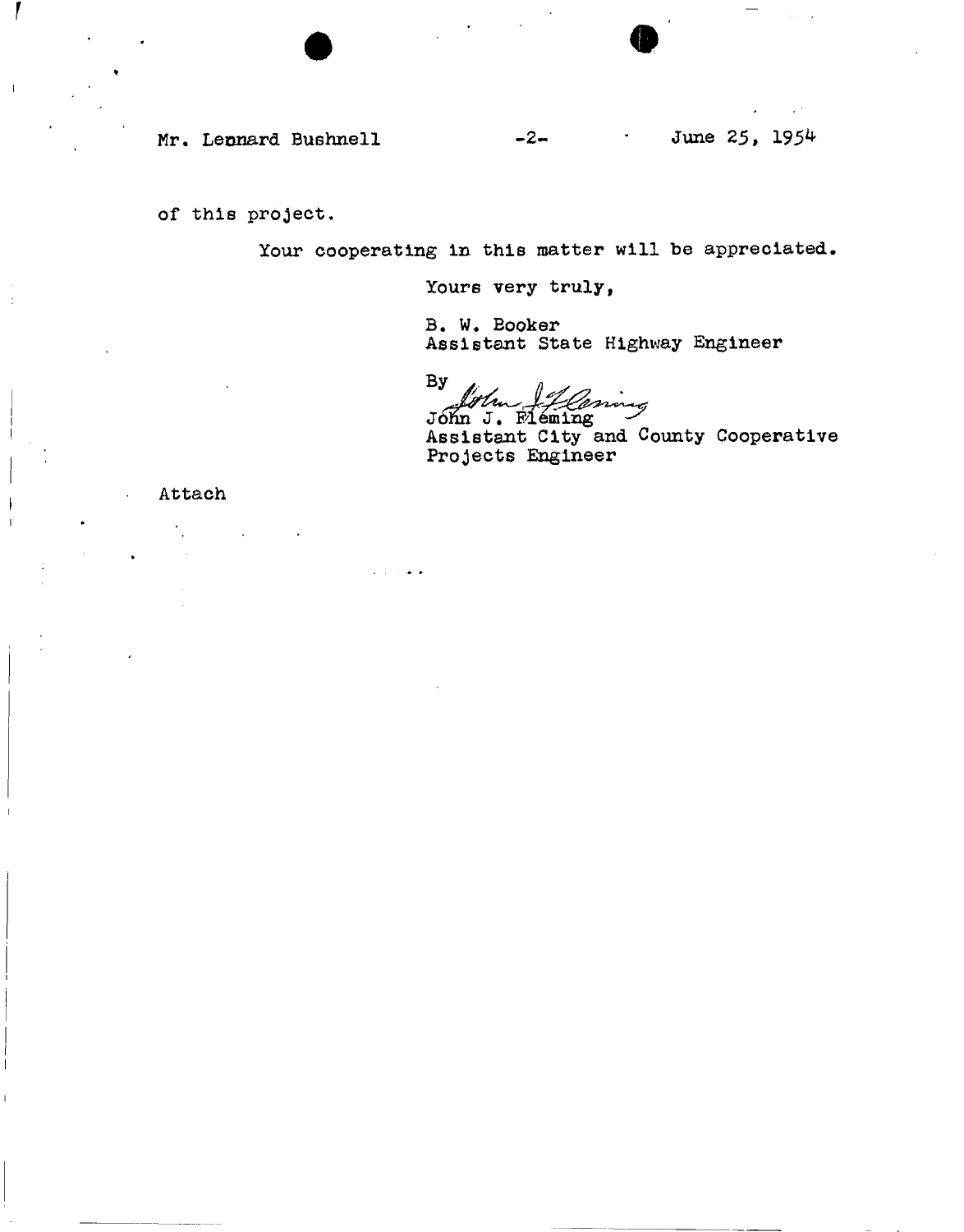UNION AVENUE AGREEMENT

NO. 1130

WITH STATE DIV. OF HWYS.

June; 28. 1951\*

 $\frac{1}{\sqrt{2}}$ 

ě

 $\frac{1}{2}$ 

 $\tau$ 



 $\mathbf{I}$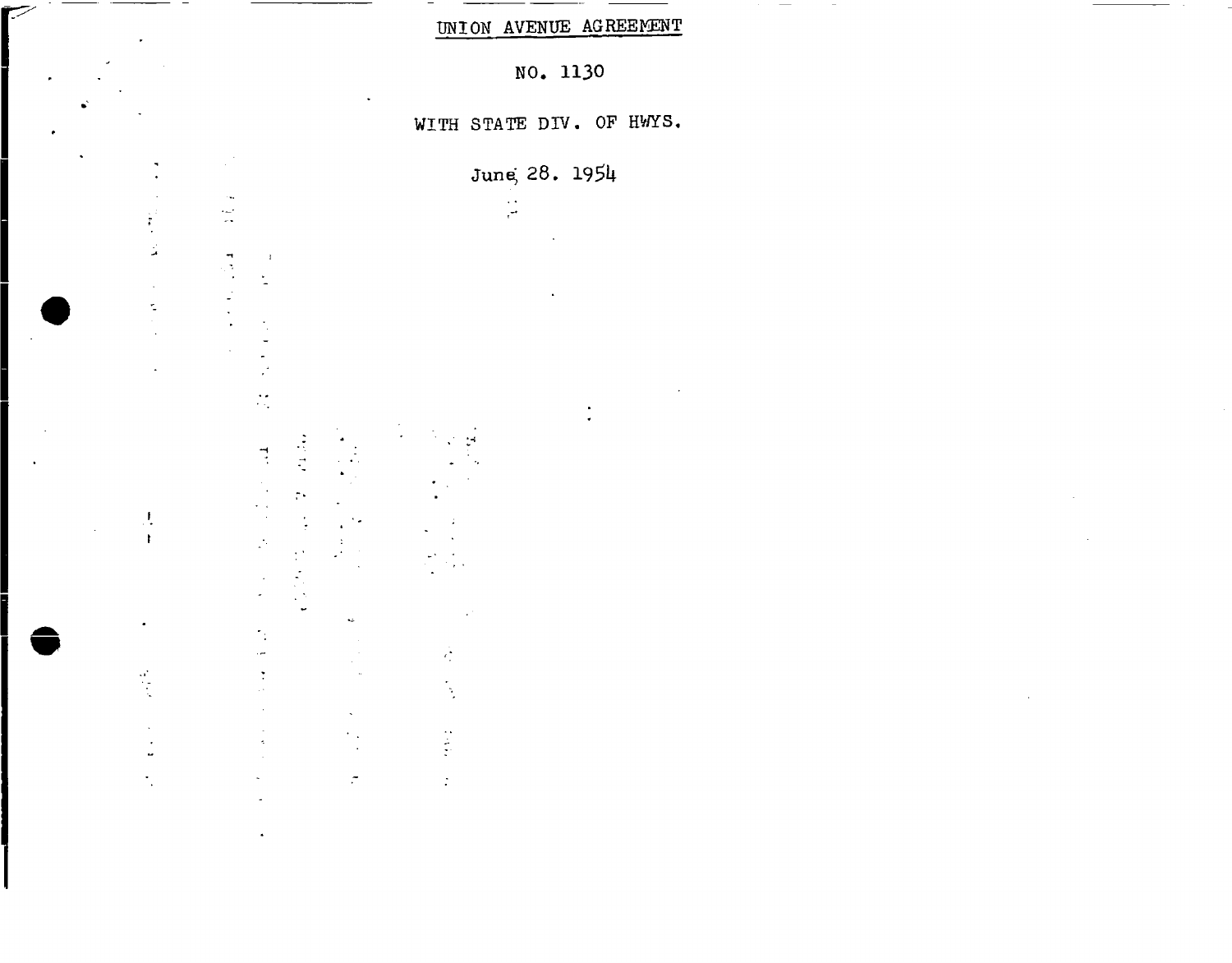STATE OF CALIFORNIA DEPARTMENT OF PUBLIC WORKS

**DIVISIO N O F HIGHWAY S** 

DISTRICT IV 150 OAK STREET SAN FRANCISCO 2, CALIFORNIA UN DERHILL 3-0222

July 7, 1954

PLEASE RBFKR TO FILE NO .

**IV-SC1-FAS-994**  Proj.  $S-994(1)$ **Union Avenue** 

Mr.Richard Olson, Clerk Board of Supervisors of Santa Clara County First and Rosa Streets San Jose, California

Dear Mr. Olson:

Reference is made to your letter of July 6, 1954, returning County-State Agreement No. 11 covering construction proposed on <sup>U</sup>nion Avenue, between Los Gatos-Almaden Road and State Highway Houte 5, FAS Project S-994(l), in Santa Clara County.

Since one of the members of the Board of Supervisors was not available to execute the agreement, it is the District<sup>1</sup>s opinion that the resolution accompanying the agreement should be amended or revised by the County before transmittal to our Headquarters Office.

The resolution specifically states in part that "five (5) members of the Board of Supervisors of the County of Santa Clara, State of California, be and each is hereby authorized and directed to execute that certain agreement hereinabove referred to".

Since the agreement was not executed in the manner prescribed in the County resolution, execution of the agreement is believed to be insufficient. It is not necessary that all members of the Board of Supervisors sign the agreement; however, execution of the agreement should be consistent with the authorization in the resolution.

The resolution and agreement are being returned herewith, in duplicate, with the request that authorization in the resolution be made compatible with signatures on the agreement.

Very truly yours,

B. W.Booker<br>Assistant State Highway Engineer

 $\frac{1}{2}$  and  $\frac{1}{2}$  monte

F. W. Montell Assistant District Engineer<br>City & County Cooperative Projects Assistant District Engineer

 $cc - Mr.$  Leonard Bushnell cc - Mr, Leonard Bushnell Road Commissioner

ADDRESS ALL' COMMUNICATIONS TO P. O. BOX 3366, RINCON ANNEX<br>SAN FRANCISCO 19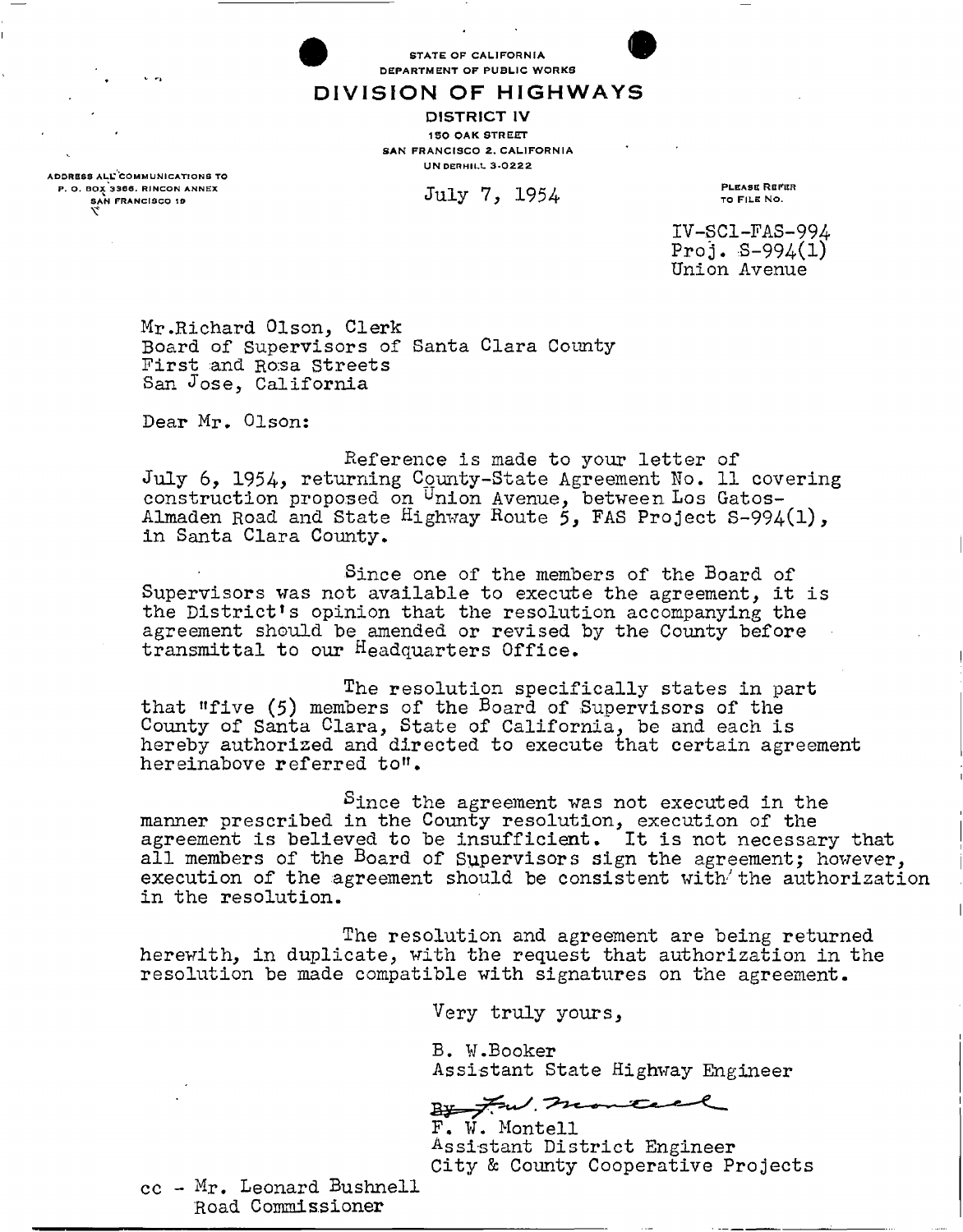# **COUNTY-STATE AGREEMENT NO. 11 FEDERAL AI D SECONDARY ROADS**

|                                                                                                                                                                                                                                                                        | 8 IV I                                                         | Santa Clara             |
|------------------------------------------------------------------------------------------------------------------------------------------------------------------------------------------------------------------------------------------------------------------------|----------------------------------------------------------------|-------------------------|
|                                                                                                                                                                                                                                                                        | District<br>FEDERAL PROJECT-                                   | <b>County</b><br>994(1) |
| Union Avenue                                                                                                                                                                                                                                                           |                                                                |                         |
|                                                                                                                                                                                                                                                                        |                                                                |                         |
| THIS AGREEMENT, made in duplicate this _______day of ______                                                                                                                                                                                                            |                                                                |                         |
| by and between the COUNTY OF _______ Santa Clara ______, State of California,<br>hereinafter referred to as the "County," and the DEPARTMENT OF PUBLIC WORKS<br>(Division of Highways) of the State of California, hereinafter referred to as the<br>"Department."     |                                                                |                         |
|                                                                                                                                                                                                                                                                        | WITNESSETH:                                                    |                         |
| It is agreed between the parties that the project or projects hereinafter described<br>shall be constructed under and pursuant to, and in accordance with the provisions of the<br>attached Exhibits A and B, which exhibits are hereby made a part of this agreement. |                                                                |                         |
| funds prior to award of contract.                                                                                                                                                                                                                                      | <b>Banta Clara</b> County agrees to provide necessary matching |                         |
| The Board of Supervisors of the County of Santa Clare                                                                                                                                                                                                                  |                                                                | by                      |
| $n + 1$ $n + 1$ $Tum = 28$                                                                                                                                                                                                                                             | $\sim$ $\sim$ 1954 is compared the                             |                         |

<u>June 28</u> **Resolution dated** <u>June 20</u> 4924 has approved this agreement and **authorized its execution.** 

IN WITNESS WHEREOF, the parties have hereunto affixed their hands and seals the **day and year first above written.**  $\mathbf{r} = \mathbf{r} \cdot \mathbf{r}$  ,  $\mathbf{r} = \mathbf{r} \cdot \mathbf{r}$  ,  $\mathbf{r} = \mathbf{r} \cdot \mathbf{r}$  ,  $\mathbf{r} = \mathbf{r} \cdot \mathbf{r}$  ,  $\mathbf{r} = \mathbf{r} \cdot \mathbf{r}$  ,  $\mathbf{r} = \mathbf{r} \cdot \mathbf{r}$  ,  $\mathbf{r} = \mathbf{r} \cdot \mathbf{r}$  ,  $\mathbf{r} = \mathbf{r} \cdot \mathbf{r}$  ,  $\mathbf{r} = \mathbf{r$ 

**Approval Recommended:** 

**District Engineer** 

County ٥f Chairman of the oard of Supervisors

**Engineer, Federal Secondary Roads** 

Approved as to Form and Procedure: State of California

**Department of Public Works Division of Highways** 

**G. T. McCoy State Highway Engineer** 

**ATTOKWiX for Department** 

Вy **Deputy State Highway Engineer**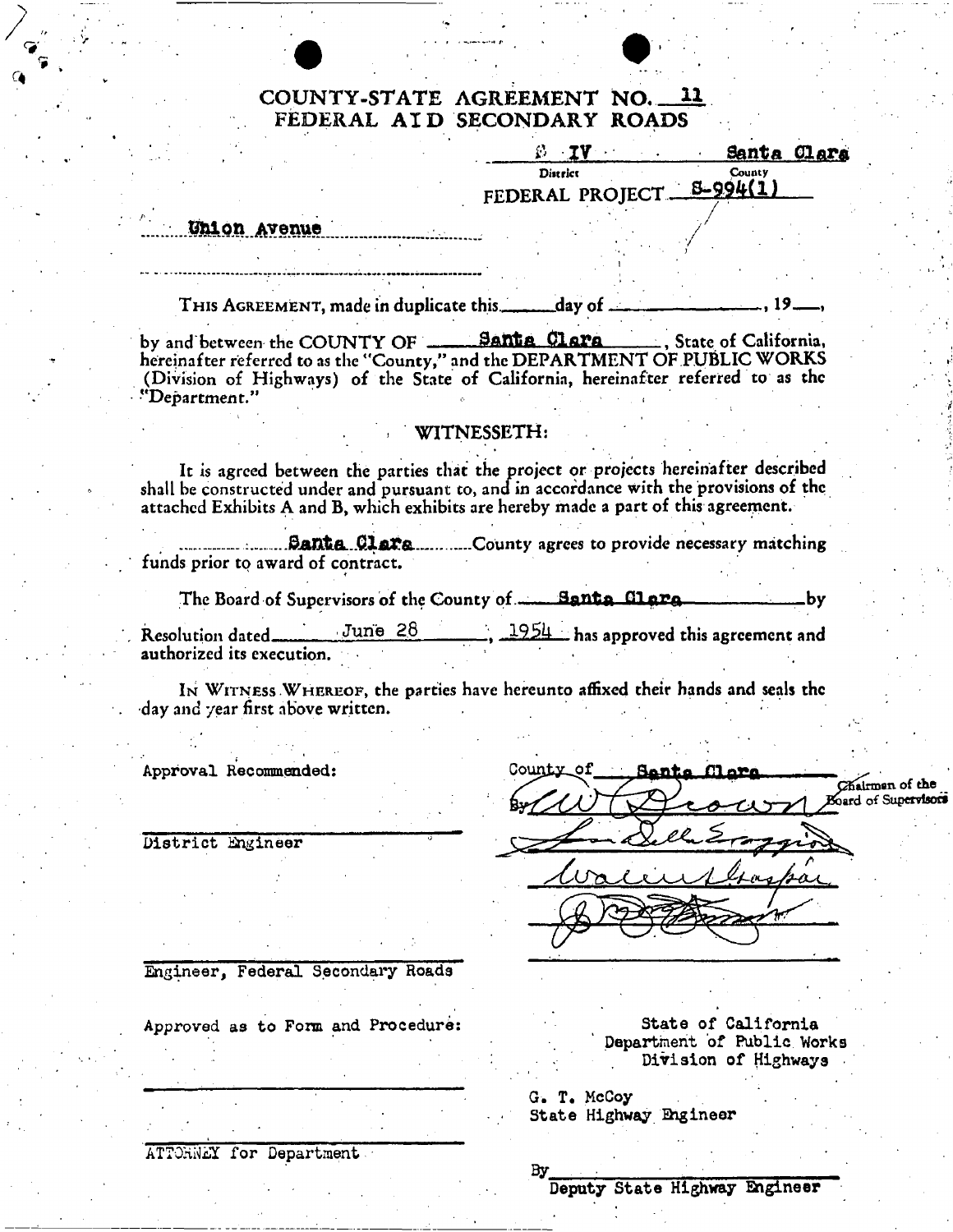



**Article I.** This agreement is made in the light of the following facts and circumstances:

1. Under the provisions of the Federal-Aid Highway Acts ccrtain funds are authorized to be appropriated for expenditure on a system of principal secondary roads to be selected by the State highway departments in cooperation with the county<br>supervisors and the Commissioner of Public Roads. The route upon which the subject project is pro funds arc now available for obligation to the subject project.

2. The Department is required to enter into an agreement with the Commissioner of Public Roadi relative to the prosecution of this project and the obligation of participating Federal-Aid funds.

THEREFORE, in consideration of the premises herein contained, the parties agree as follows:

**Article II.** Cooperation with the United States.

#### **MAINTENANCE**

1. The Federal-Aid Acts require that the maintenance of projects constructed thereunder shall be the responsibility of the State and that a project for which the Department proposes to provide maintenance by an agreement with the County shall not be approved if any project previously improved with Federal funds under the provisions of the Federal Highway Acts, as amended and supplemented, which the County has agreed to maintain, is not being satisfactorily maintained as determined by the Commissioner.

It is therefore agreed that after completion of said projcct or usable portions thereof, and upon notice of such completion, - the County will maintain the complered works in a manner satisfactory to the authorized agents of the United States.

**Article III.** Control of Work.

#### **RIGHT OF WAY**

The furnishing of rights of way as provided for herein includes, in addition to all real property required for the improvement free and clear of obstructions and encumbrances, the payment of damages to real property not actually taken but injuriously affected by the proposed improvement.

1. Such rights of way as are necessary for the construction of the proposed improvement, will be furnished by the County.

2. It is understood that a contract for the construction of this project or any portion thereof cannot be awarded until the necessary right of way has been made available.

3. The County will furnish to the Department prior to advertising of the projcct evidence that necessary rights of way are available for construction purposes.

4. The County agrees to pay from county funds any costs, which are incurred in connection with this project, which arise out of right of way litigation or delays to the contractor because right of way has not been made available to him for the orderly prosecution of the work.

#### **ENGINEERING**

Preliminary Engineering—The term "preliminary engineering" as used herein includes all preliminary work, including but not restricted to, preliminary surveys and report, laboratory work, soil investigation, preparation of plans, design and advertising.

Construction Engineering—The te m "construction engineering" as used herein includes actual inspection of the work, necessary construction staking, laboratory and field testing,' field reports and records, estimates, final report, and allowable expenses of employees engaged therein.

County employees shall perform all engineering work. It is understood that the Department is held responsible by the United States Government for the conduct of the work and for satisfactory results and that the Department may not delegate its responsibility. It is therefore agreed that the Department will exercise general supervision over the work and may take direct control of the subject project at its discretion when it is deemed that the responsibility of the Department requires.

When the cost of Right of Way, Preliminary Engineering or Construction Engineering, incurred by the County, is to be borne in part by Federal-Aid funds, the Department will reimburse the County for services performed on the basis of the actual cost thereof to the County including compensation and expense of personnel working on the project, the required materials and the use<br>of county-owned automobiles at the rate of four cents per mile, provided, however, that the C administrative and overhead expense. Payments for such work will be made by the Department upon receipt of bills therefor, prepared in such form and supported by such detail as may be prescribed by the Department. The Department and the Bureau of Public Roads shall be given access to the County's books and records for the purpose of checking costs paid or to be paid by the Department hereunder.

#### **AWARD OF CONTRACT**

Actual construction work will be performed by contract. The Department will make the final preparation for advertising, will advertise and award the contract and will make payments to the contractor as the same become due,

Prior to advertising for bids the County and the Department must agree on an engineer's estimate as to the estimated cost of the project. No contract for an amount in excess of said engineer's estimate will be awarded unlets sufficient funds are available and both the Department and County *agree* to such award.

#### **Article IV.** Special **Covenants.**

1. Nonparticipating Items. All costs ruled ineligible under the Federal-Aid Highway Acts but properly chargeable to this project shall be paid by the County.

2. Preliminary Engineering. All preliminary engineering charges, including the cost of advertising, have been or will be paid by the County from funds other than those provided by the Federal-Aid Highway Acts.

3. Construction Engineering. The construction, engineering is included in the estimated cost and may be paid from Federal and County funds.

4. Claims. Since this project is not on a State Highway, State Highway funds may not be used to finance any costs including claims submitted by the contractor, Public Utilities, Rights of Way or other pertinent charges.

In the event that such claims are submitted and the Bureau of Public Roads and State Attorneys rule such claims cannot be paid by funds provided by the Federal-Aid Highway Acts the County will upon the demand of the Department, deposit with the State Treasurer, a sum sufficient to cover the cost of any or all claims.

#### **Article V.**

In case of conflict between any of the provisions contained in Exhibits A and B, the provisions of Exhibit B shall govern.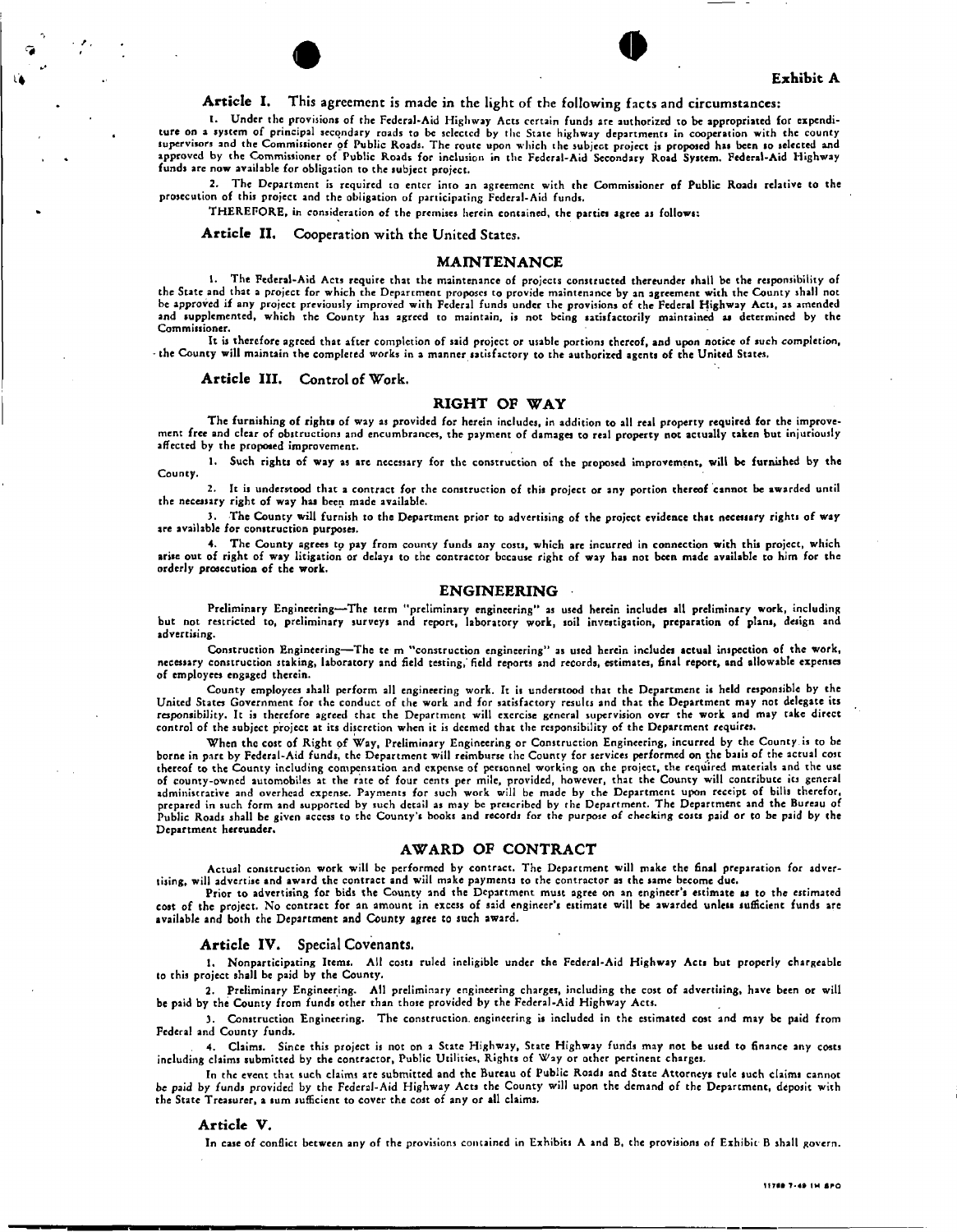Article WI - Location of Project & Brief Description of Work.

 $U_{\mathcal{A}}$  , and the  $U_{\mathcal{A}}$  such that  $U_{\mathcal{A}}$  is a subset of  $U_{\mathcal{A}}$  , and  $U_{\mathcal{A}}$  , and  $U_{\mathcal{A}}$  , and  $U_{\mathcal{A}}$  , and  $U_{\mathcal{A}}$  , and  $U_{\mathcal{A}}$  , and  $U_{\mathcal{A}}$  , and  $U_{\mathcal{A}}$  , and  $U_{\mathcal{A}}$  , and

• • •

Article **V**j**I** - Location of Project & Brief Description of Work. On approved Federal-Aid Secondary Project 3-99^(1)\* in Santa Clara County, covering proposed construction on Union Avenue, between Los Gatos-Almaden Road and, State Route 5, net length  $2 \cdot 2$  miles.

Article VII - Funds.

 $\frac{7}{2}$ 

Union #2255

1. The estimated cost of the project as covered by this agreement is:

| 2,600.00<br>\$ |
|----------------|
| \$409.457.40   |
| 8,500.00       |
| \$417,957.40   |
| 11,542.60      |
| \$429.500.00   |
| 42,900.00      |
| \$475,000.00   |
|                |

2- On the basis of the above estimate, this project will be financed as follows:

| Federal-Aid Secondary Funds | \$201,569.00 |
|-----------------------------|--------------|
| State Funds, Chapter 1871   | \$70,000.00  |
| County Funds                | \$203,431.00 |

The actual funds for the project will be set up after the bids have been opened, and shall be on the basis of contract prices. The amounts shown under the various categories of paragraph 2, above, may be adjusted from time to time as the needs of the parties make it desirable, provided that the balances available in any category, the total estimated project oost, or the maximum legal pro rata are not exceeded.

The County agrees to deposit the necessary matching 4. funds (not already deposited) with the Division of Highways" within five days of being notified ot the amount required to award a contract to the lowest satisfactory bidder.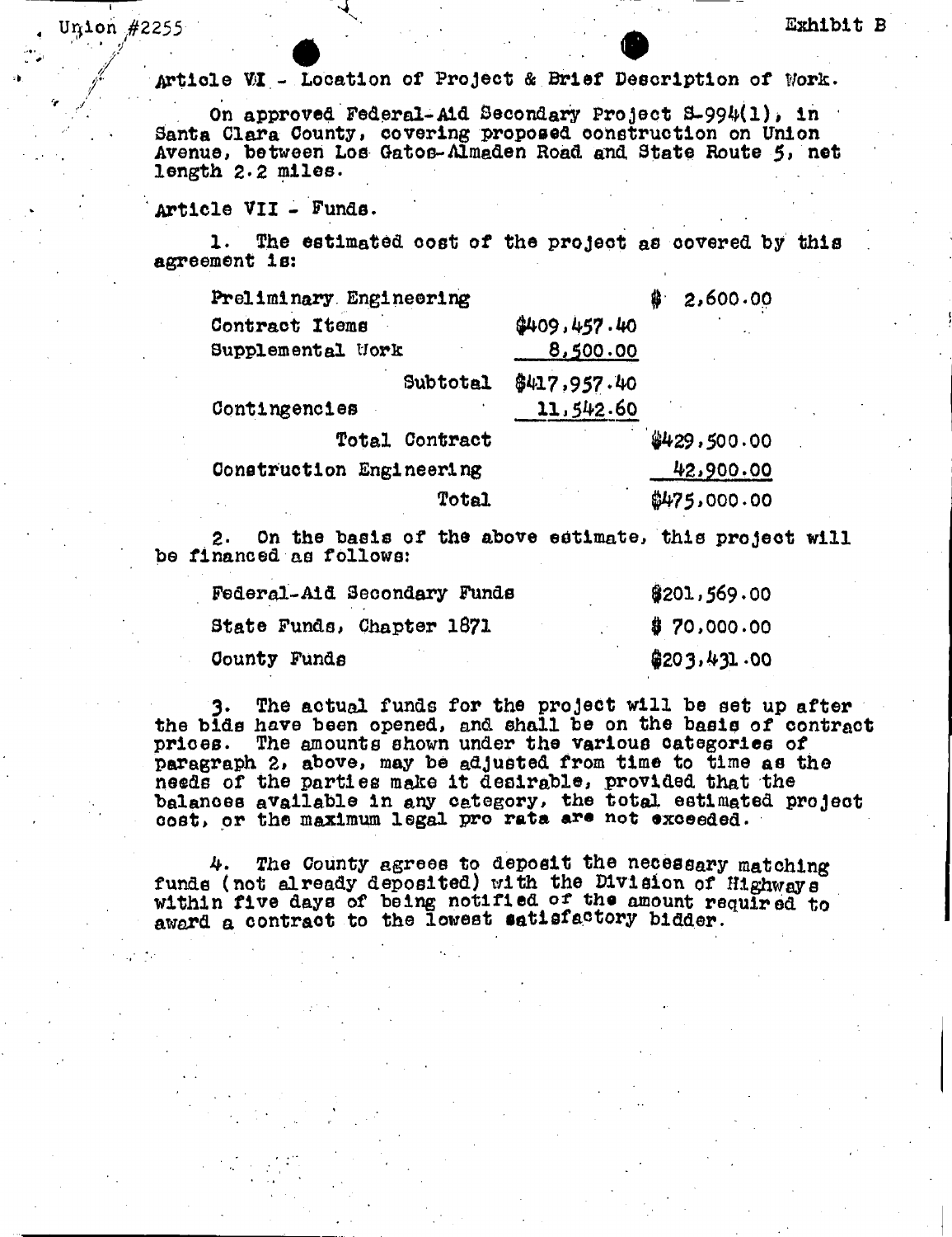# Santa Clara County

| Source of Funds                                                          | PAS<br><b>Funds</b>        | Chapter<br><u> 1871 - </u> | Miscellaneous* County                                   |                      |
|--------------------------------------------------------------------------|----------------------------|----------------------------|---------------------------------------------------------|----------------------|
| ALLOCATIONS:                                                             |                            |                            |                                                         |                      |
| Previous Fiscal Yrs \$713,577.00 \$                                      |                            |                            | $$596.687.93$ $$210.781.11$                             |                      |
| 1953–1954 FY 1                                                           | $122.345.00$ 50,000        |                            |                                                         | 1.170.00             |
| 1954–1955 FY                                                             | $122,569.00$ 50,000        |                            |                                                         | 1,600.00             |
|                                                                          |                            |                            | Totals \$958,491.00 \$100,000 \$596,687.93 \$213,551.11 |                      |
| OBLIGATIONS:                                                             |                            |                            |                                                         |                      |
| Adjusted Projects \$556,824.88 \$                                        |                            |                            | \$594,709.82                                            | \$73.843.80          |
| Proj. $B-3G-1000(3)$ $85,500.00$                                         |                            |                            | 1,978.11                                                | 69,996.96            |
| $W_{\text{max}}$<br>9999(1)                                              | 72,597.12                  |                            |                                                         | 62.955.78            |
| $^{\prime\prime}$ $\beta - 991(1)$<br>$\pmb{\mathfrak{p}}$<br>$8-994(1)$ |                            |                            |                                                         | 1,170.00<br>1,600.00 |
| Apparent Balances                                                        | $$243,569.00$ \$100,000 \$ |                            | 0.00                                                    | 3.984.57<br>魯.       |
| $0.94 \# 10$ , $0.991(1)$ $42,000.00$ $30,000$                           |                            |                            |                                                         |                      |
| Available Balances \$201,569.00 \$70,000                                 |                            |                            |                                                         |                      |

| Recapitulation of Apparent County Balance |                   |  |  |  |
|-------------------------------------------|-------------------|--|--|--|
| Reserve                                   | 40.403.57         |  |  |  |
| Reverted S-SG-1000(3)                     | \$526.47          |  |  |  |
| Reverted S-999(1)                         | 247.10            |  |  |  |
| Unused, 6-86-1000(3)                      | .773.57<br>460.86 |  |  |  |
| Unveverted (Probable) 8-SG-1000(3)        | 1.346.57          |  |  |  |
| Total                                     | \$3,984.57        |  |  |  |

\* Includes County Highway Aid Act, Chapter 20, State , Highway and Railroad funds.

 $6/24/54$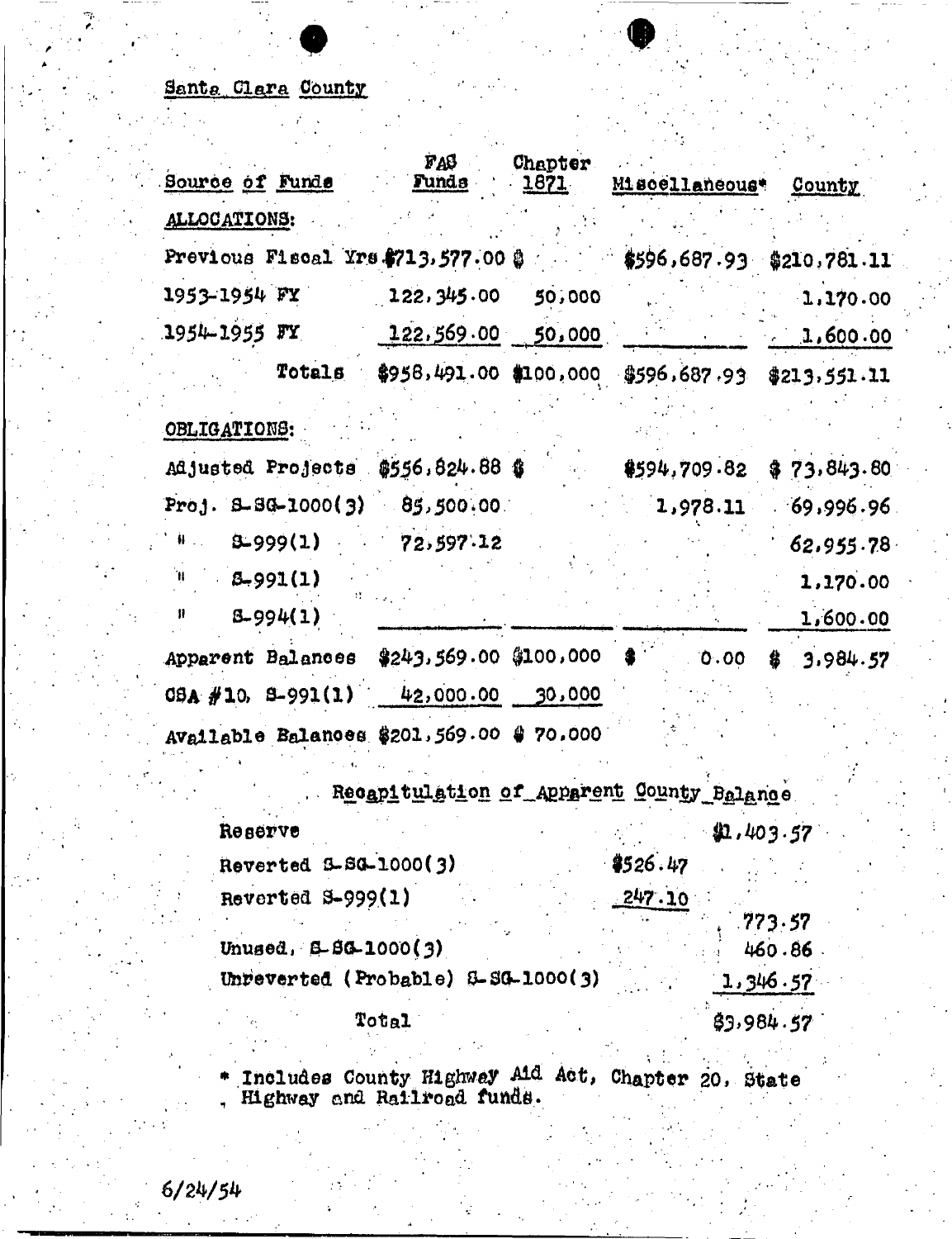RESOLUTION AUTHORIZING EXECUTION BY THE COUNTY OF SANTA CLARA OF THAT CERTAIN COUNTY - STATE AGREEMENT NO. 11 PERTAINING TO FAS PROJECT S-994 (1)

*\** ' , ' ' ' ' '

WHEREAS, the State of California, by and through the Division of Highways, Department of Public Works, has submitted to the County of Santa Clara that certain Agreement No. 11, covering the proposed construction on Union Avenue between Los Gatos-Almaden Road and State Route 5, FAS Project S-994 (1) in the County of Santa Clara; and

WHEREAS, this Board does hereby find and determine that said construction project is necessary arid desirable for the County.of Santa Clara,

NOW, THEREFORE, BE IT RESOLVED AND ORDERED that each of the five (5) members of the Board of Supervisors of the County of Santa Clara, State of California, be, and each is hereby authorized and directed to execute that certain Agreement hereinabove referred to.

AND BE IT FURTHER RESOLVED AND ORDERED that the Clerk of this Board attach a certified copy of this Resolution to each copy of said Agreement and transmit the original and a duplicate copy of said Agreement and Resolution to the Assistant State Highway Engineer for District IV for the Division of Highways, Department of Public Works, State of California.

PASSED AND ADOPTED by the Board of Supervisors of the County of Santa Clara, State of California, this 28th day of June, 1954, by the following vote:

AYES: Supervisors, Brown, DellaMaggiore, Gaspar, Levin, McKinnon NOES: Supervisors, None **ABSENT:** None Supervisors,

Board Supervisors

ATTEST: RICHARD OLSON بعرجهه Cierk of the Board of Supervisors

Union  $#2255$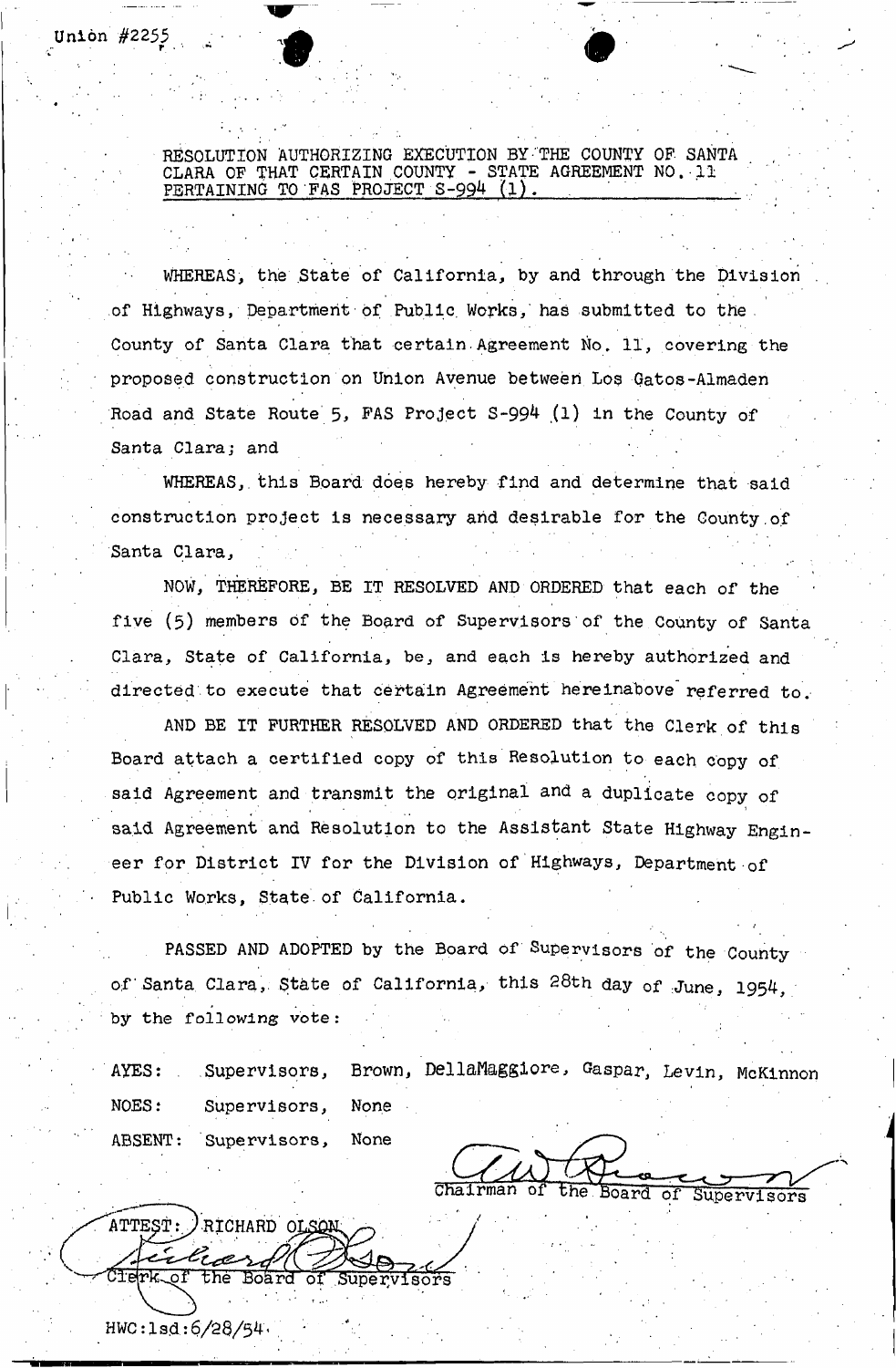July 6, 19SU

 $Ro:IV-SCL-S-994(1)$ Union Avenue

 $M_r$  D. W. Booker Ass't State Highway Engineer 150 Oak Street San Irancisco 2, California att: John F. Fleming Door Sir:

«

Project Engineer

Returned herewith please find origianland duplicate copies of County-State Agreement No» 11 covering construction proposed on Union Avenue, between Los Gatos-Almaden Road end State Route  $5$ , FAS Project  $S=994(1)$ .

Also enclosed arc two certified copies of resolution by the Board of Supervisors authorising execution.

The signature of Supervisor Ed. R. Levin does not appear on the agreement as he has left the State for a period not to  $\mathbf{v}_k^{\text{L}}$ exceed 60 days and got away before his signature was obtained.

> Very truly yours, E0A3D OF SUPERVISORS

 $E_{\mathbf{y}_{\perp}}$ 

Clerk of the Board

cc:Leonard Buahnoll

cent Resul to Eng 7/6/54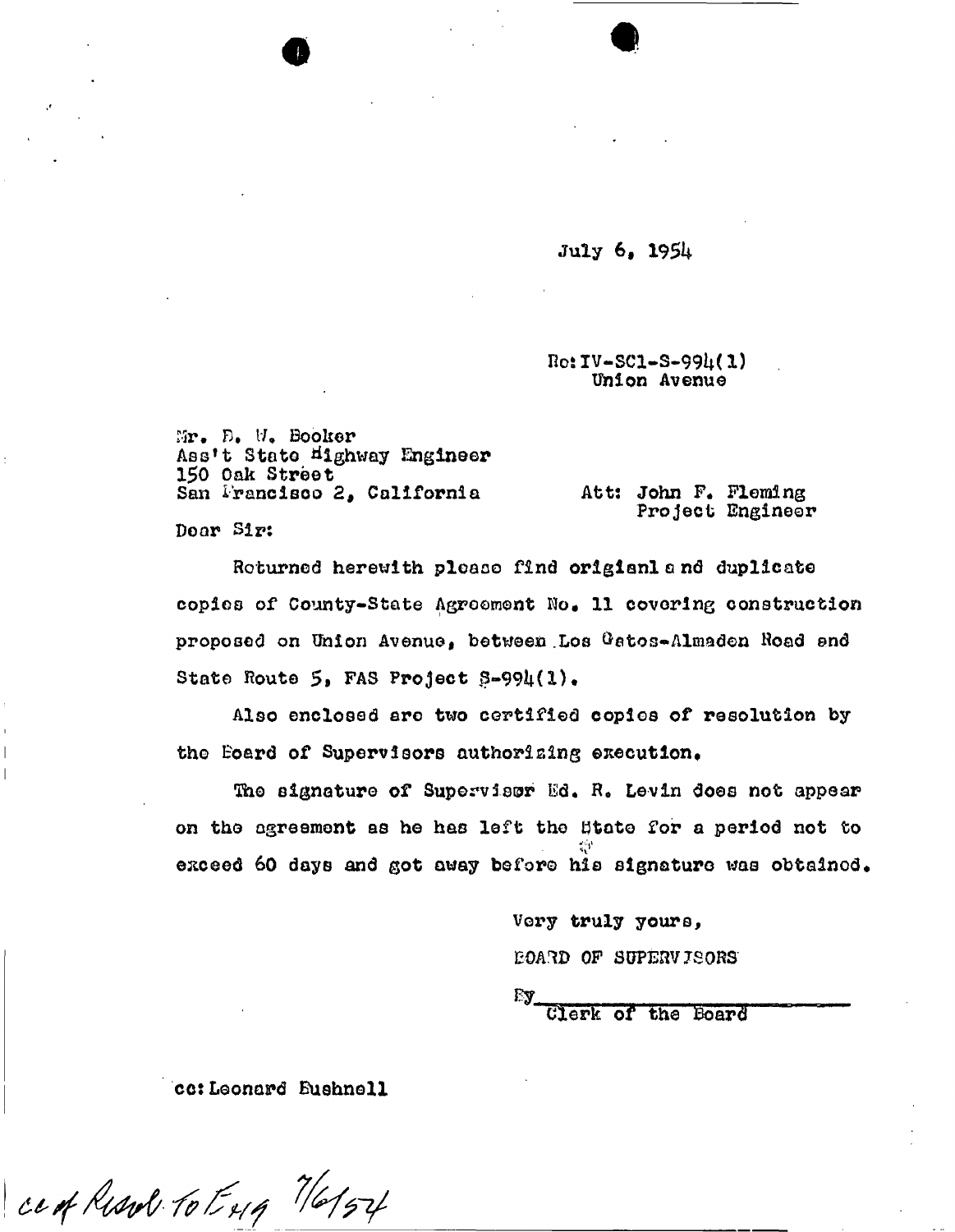### UNION AVENUE RIGHT OF WAY

## Certification No. 2 Right of Way

The County of Santa Clara hereby certifies in connection with the right of way for Project IV-SC1-FAS  $994-5-994(1)$ 

1. Condemnation suit has been filed and order of immediate possession has been taken on all parcels not acquired by negotiation.

2. The following improvements do exist in the right of way: House at station 21+50; Water Regulator Pit at  $\mu$ 8+00+; Service Station Island at station  $\overline{49+50}$ ; and various power and telephone poles. However, these will be moved before contractor enters to perform the construction and no delay will be occasioned to the contractor by these obstructions.

In making this certification, the County agrees to hold the State harmless from any liability which may be established by, and in the event the right of way is not clear as herein certified.

We approve this certification and do hereby authorize the chairman of the board to sign the same.

COUNTY OF SANTA CLARA  $U \cup \longrightarrow \longrightarrow$ Chairman, Board of Supervisors

PASSED AND ADOPTED by the Board of Supervisors of the County of<br>Santa Clara, State of California, this 21st day of June Santa Clara, State of California, this *195b* by the following vote:

AYES: Supervisors, Brown. Della Maggiore. Gaspar, Levin, McKinnon

 $NOES:$  Supervisors,  $NOR@$ 

ABSENT: Supervis ors, Non ®

ATTEST: Richard Olson,, Clerk of said Board of Supervis ors

 $5.2$  To  $ENq$ 

**JUN** 21 1958 9-97-6-700 = A

 $966$ 

序書